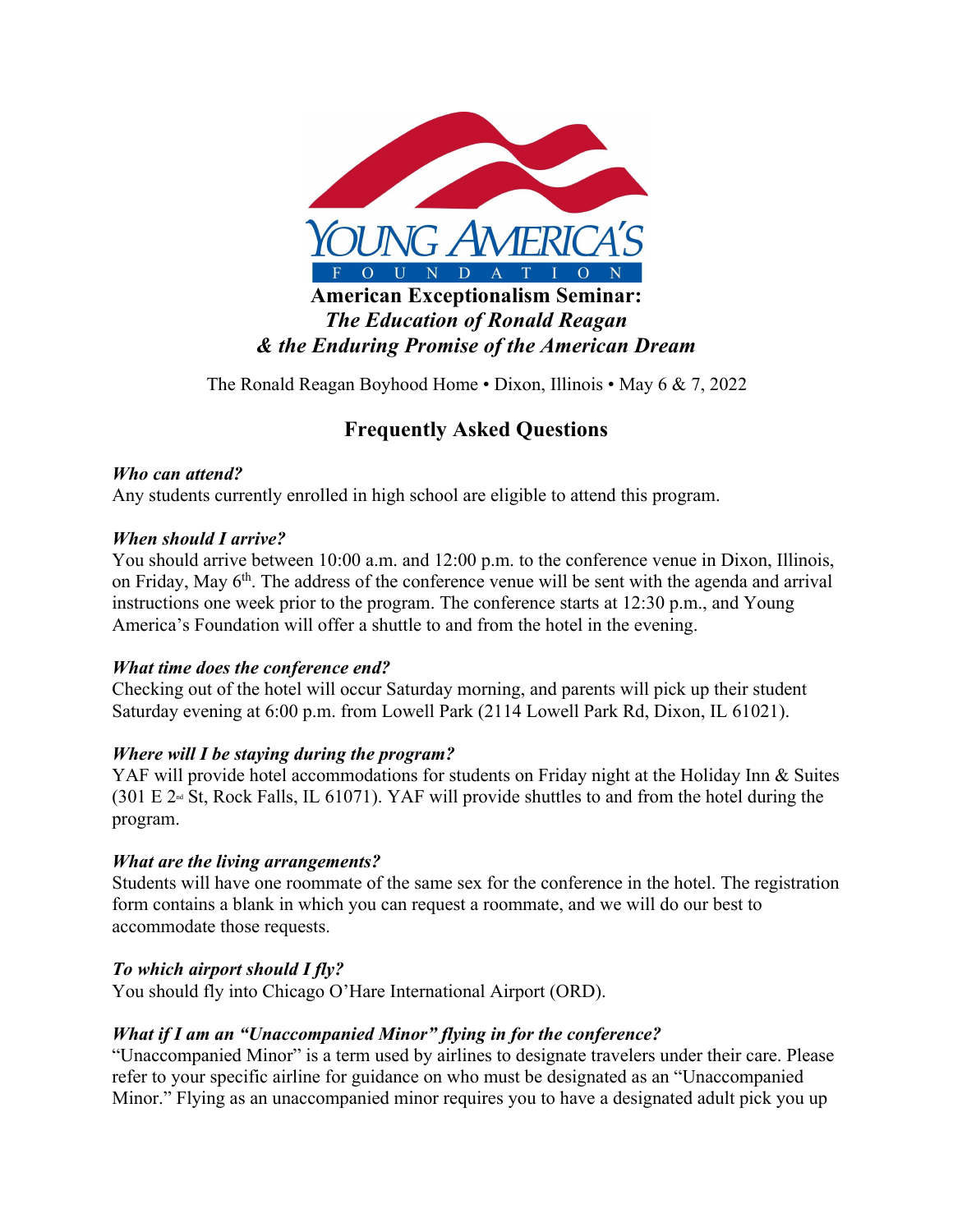at the gate upon arrival and wait with you at the gate, inside of TSA security, until your flight is "wheels up."

Due to the limited number of staff members, we are not able to accommodate "Unaccompanied Minors" via YAF staff. Students needing to fly as "Unaccompanied Minors" must have a friend or family member who is able to get them through the security process.

# *How will students get to and from the airport and the conference?*

Young America's Foundation will offer one shuttle to and from Chicago O'Hare International Airport. The shuttle departs from Chicago O'Hare at 10:00 AM on Friday, May 6. To ride the shuttle, students must land before 9:30 AM.

At the conclusion of the conference, Young America's Foundation will offer one return shuttle on Saturday, May 7 from Dixon to Chicago O'Hare International Airport. Students will arrive at O'Hare by 7:30 PM.

# *What if I take the train?*

You should arrive at Chicago Union Station in Chicago, IL. Students will be responsible for making their own arrangements for getting to the program from the train station.

# *Can I take the bus?*

Yes, Greyhound has a stop in Dixon, IL. The Reagan Trans Station is located at 210 E Progress Dr, Dixon, IL 61021, which is a short drive from the Ronald Reagan Boyhood Home. More information can be found at https://www.greyhound.com/en-us/bus-station-560362?redirecturl=true Students will be responsible for making their own arrangements for getting to the program from the bus station.

# *Where should I park if I drive myself?*

Parking is available at the hotel and at the conference venue.

# *Is travel assistance available for students?*

While travel assistance is never guaranteed, Young America's Foundation will gladly consider all completed requests.

Travel assistance may be available on a case-by-case basis for those with financial need. If you have financial need, please email a brief essay (no more than a page) to travel@yaf.org that includes:

Language regarding your financial need

- What you hope to gain by attending the conference
- Your travel plans
- The expected amount of your travel plans and the amount you are requesting. (For example, Expected travel costs from IAD to ORD \$500. I am requesting \$200 in assistance.)
- The subject line for this email should read "American Exceptionalism Seminar Travel Assistance Request"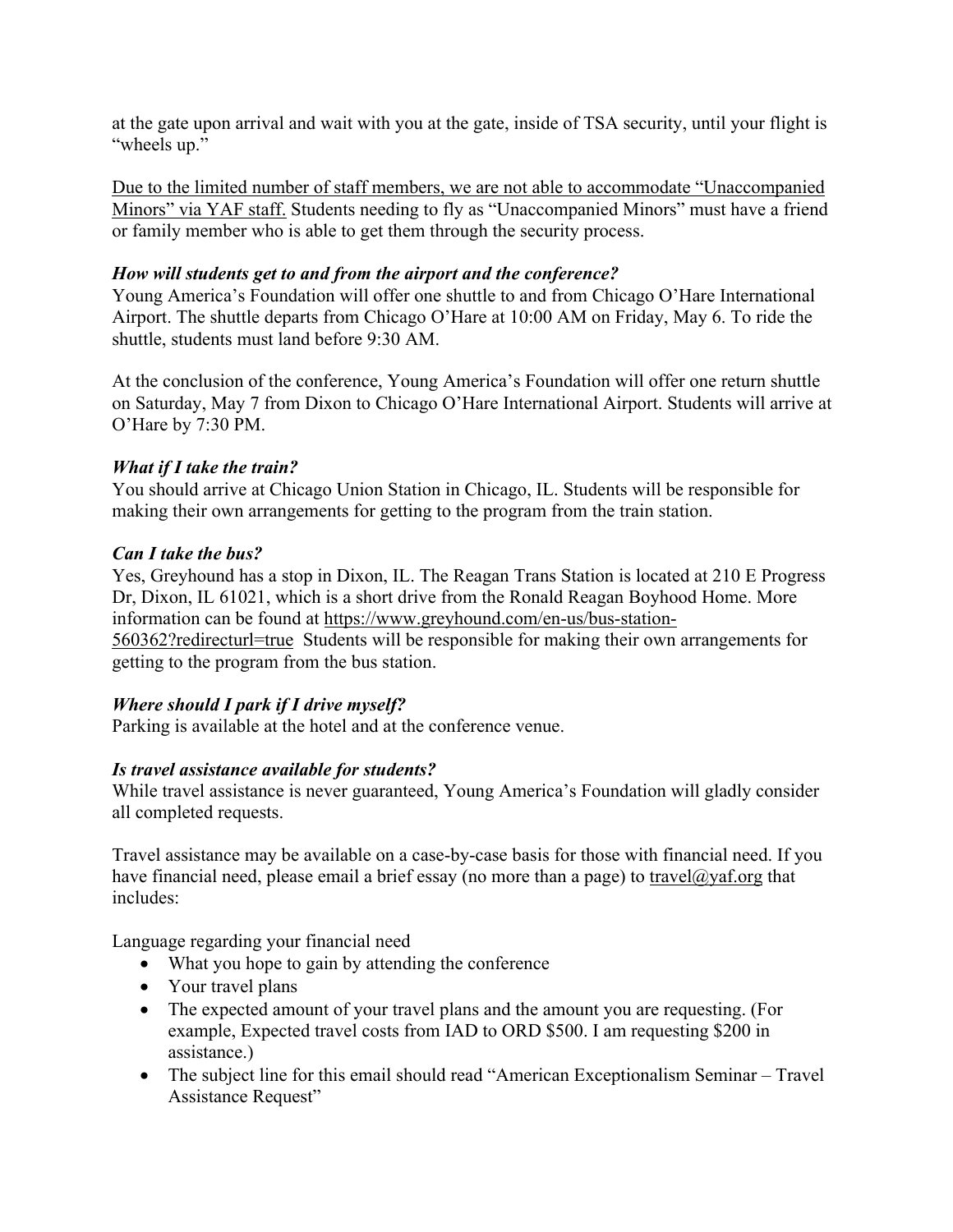Please register for the program before submitting your travel assistance essay, and we will not consider your request until we receive this completed essay. Travel assistance essays are due prior to the event.

## *How much is tuition? What is included in this fee?*

Tuition for this program is \$30 and includes one night in the hotel, conference tuition, materials, and meals from Friday lunch through Saturday dinner.

#### *Is tuition assistance available?*

Tuition assistance may be available on a case-by-case basis for those with demonstrable financial need. If you have financial need, please email a brief essay (no more than a page) to Madison Habersetzer at madisonh@reaganranch.org with some language regarding your financial need. We cannot consider your request until we receive this essay.

#### *Can I sponsor a student to attend this program?*

Yes! While we keep tuition costs for students very low, the total cost of attendance is more significant. Your generous tax-deductible gift of \$*1,500* will allow Young America's Foundation to host a student at this program who could not otherwise attend. You can designate a specific student you know to attend, or sponsor a student who is receiving free tuition as a result of financial need. For more information about this sponsorship opportunity, please contact Young America's Foundation Development Officer Adam Ochs at adamo@reaganranch.org or call 805-957-1980. Please notify us separately if your gift is intended for a specific student.

# *Will there be supervision during the weekend?*

Yes, students will be supervised by Young America's Foundation staff members who will chaperone the students the entire weekend. Students are expected to behave appropriately or will be told to leave the conference at their parent's expense. YAF enforces a curfew each evening, and students must abide by the hotel rules. Both parents and students will need to sign a responsibility pledge when the conference approaches.

Even if a student is 18, they are still expected to abide by all rules and curfew.

# *What are the activities during the conference?*

The event includes speaker sessions, question and answer sessions, a tour of the Ronald Reagan Boyhood Home, a dinner banquet on Friday night, a lunch banquet on Saturday, and a concluding barbecue at Lowell Park on Saturday evening. A full agenda will be sent to students a week prior to the program.

# *Will students have free time during the conference?*

No, because the event is only two days long. Young America's Foundation only covers your lodging on Friday night, and we are unable to accommodate or supervise you at any other time.

# *Are parents invited to participate in the conference?*

While this program is designed specifically for students, parents are invited to attend the opening dinner banquet at 6:30 p.m. on Friday, May 6, at the McCormick Event Center (205 E 3<sup>rd</sup> St,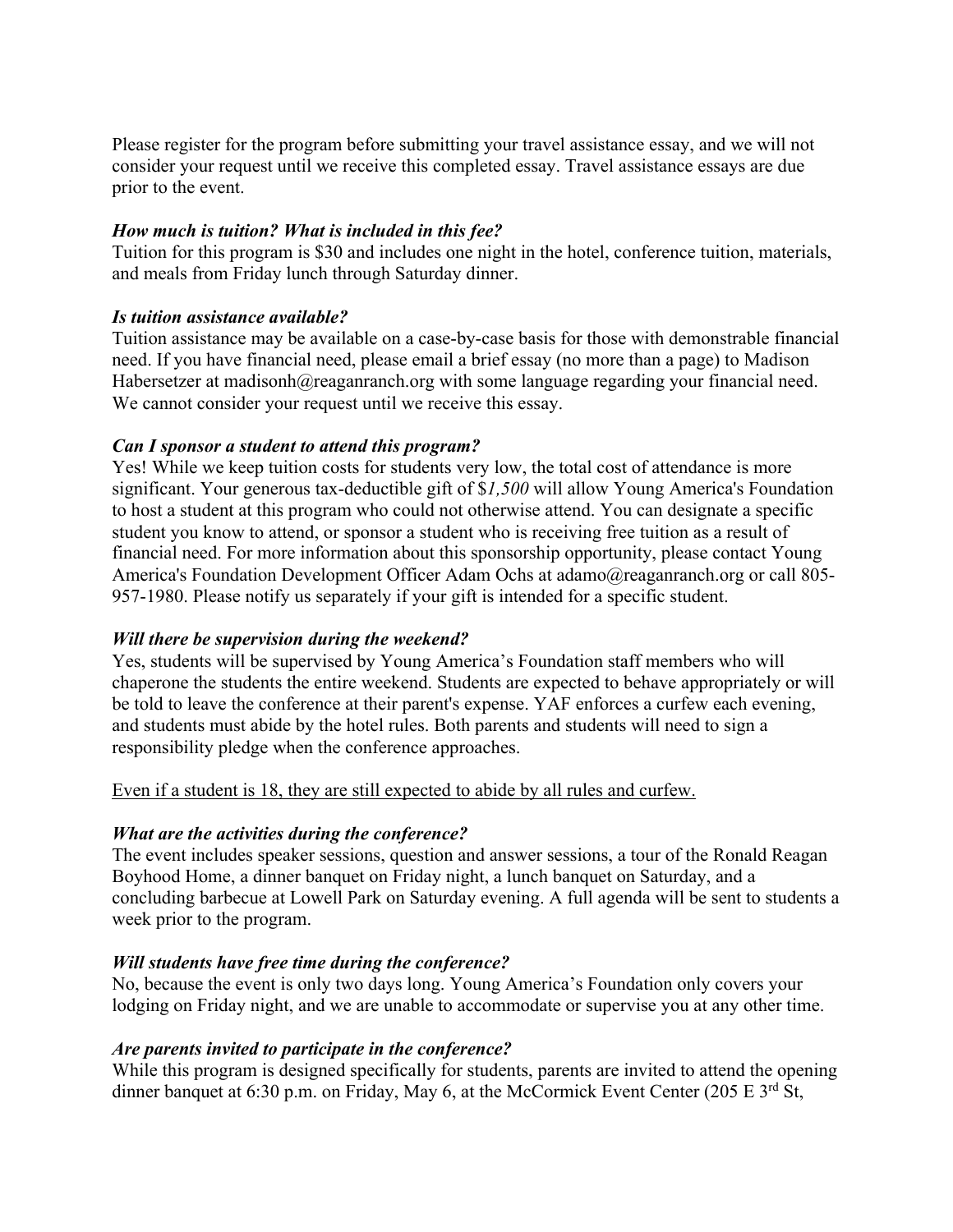Rock Falls, IL 61071). Additionally, parents are given a voucher to tour the Ronald Reagan Boyhood Home free of charge on Friday afternoon.

## *What is the dress for this conference?*

Dress for Friday day-time sessions and Saturday sessions is business casual. This means slacks, polo or button-up shirts, sweaters, etc. Jeans, shorts, and t-shirts are not acceptable attire.

Dress for the Friday dinner banquet will be business professional. This means a suit for the gentlemen and a suit or dress for the ladies.

#### *How many students are expected for the conference?*

75 students are expected to attend the program.

#### *When/where can I see conference photos?*

Pictures from the photo lines and conference events will be posted on the Young America's Foundation Facebook page following the event. Photos may take several weeks, please be patient.

#### *Can I bring items for speakers to sign?*

Yes, you are welcome to bring items to be autographed, however, we cannot guarantee the speakers will be able to sign them. Please do not ask speakers for autographs or photos during the Q&A portions of their lectures. We will do our best to help you with these requests, but our speakers have very busy schedules and may not have time allotted for photos and signings.

#### *What if I have other questions about the program?*

Please feel free to call Madison Habersetzer at 805-957-1980, or email her at madisonh@reaganranch.org if you have any specific questions.

# *What are the terms and conditions of the conference?*

a) LIMITED SPACE. I understand that I am applying for a limited amount of space at this conference and that my application is subject to confirmation. I understand that all applications submitted prior to March 21, 2022 will receive a response on March 21, 2022 regarding acceptance. Applicants that apply after March 21, 2022 will receive notice within 2 weeks of their application submission. In the event I have not been accepted I will be refunded via my original payment method.

B. FAILURE TO ATTEND. I recognize that my participation in this conference is made possible through the generous financial support of Young America's Foundation's supporters nationwide. As such I agree to attend all sessions of the conference. I understand that if I fail to attend all sessions of conference, I will be charged, and I agree to pay, the total cost of my attendance for the conference including the hotel, food, and conference costs, which is \$1,500.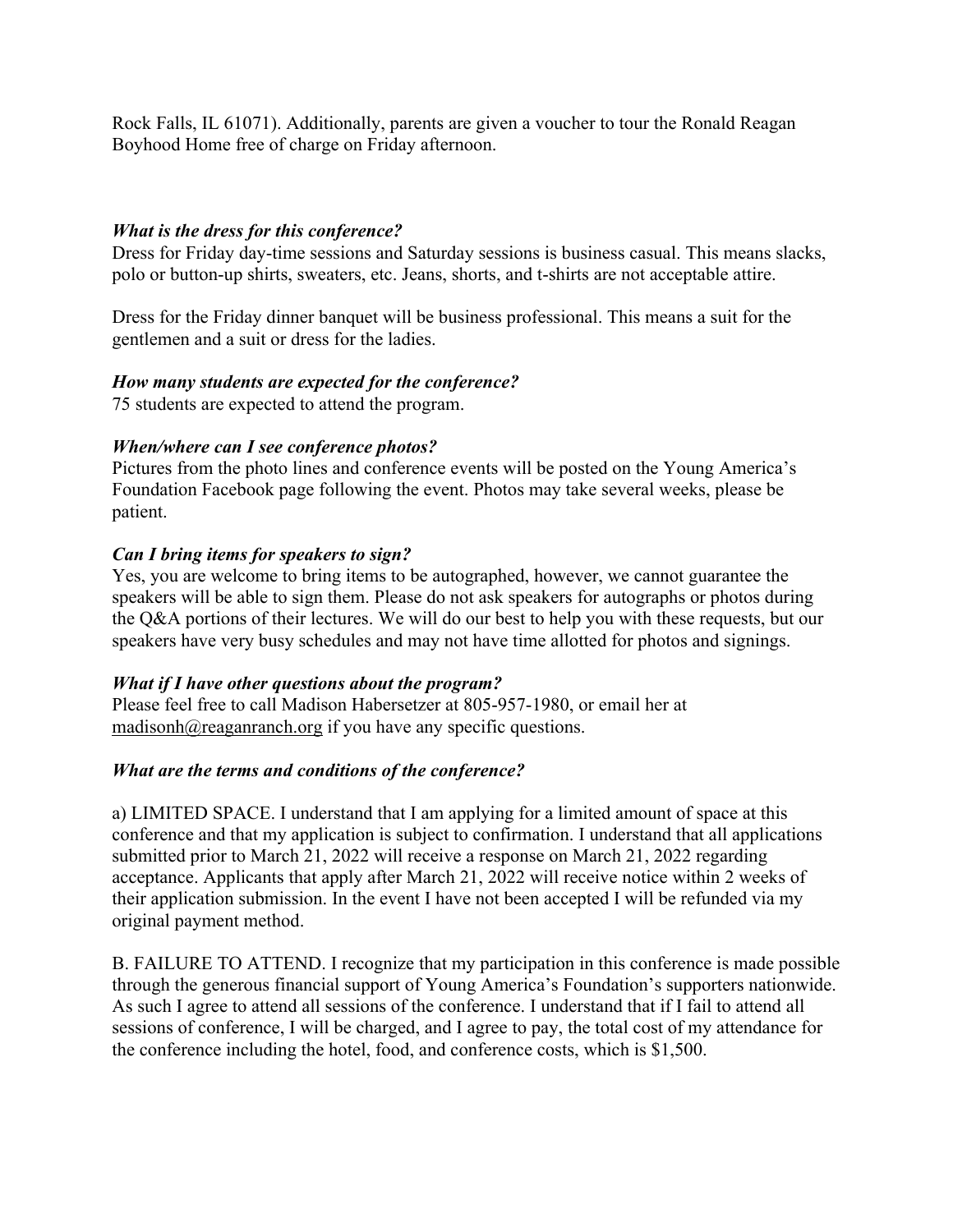C. PLEDGE NOT TO DISRUPT. I assert that I am not here under any false pretense. I will not disrupt or undermine the event by my actions.

D. PROMOTION OF OTHER GROUPS. I understand that Young America's Foundation has a set procedure in place for outside organizations to attend the event and I am not allowed to promote any other groups or organizations without written permission from Young America's Foundation.

E. FAILURE TO NOTIFY OF CANCELLATION. Except in case of emergency, I must notify Young America's Foundation by April 22, 2022 at 5:00 p.m. PST of my inability to attend or I will be charged the supplemental fee of \$1,500 since it is too late to give my spot to another student.

F. LATE CANCELLATION. I understand that the conference fee is not refundable if I cancel my participation after April 22, 2022, at 5:00 p.m. PST.

G. ROOMMATES. I understand I will be assigned roommates for the conference. I may request preferred roommates of the same sex, but there is a chance I may not be able to room with them.

H) HOTEL RULES/REGULATIONS. I agree to abide by all rules and instructions of Young America's Foundation and to obey all laws. I agree to notify Young America's Foundation's staff immediately if a problem arises during the conference.

I. WAIVER. Young America's Foundation uses real photos, videos, and quotes from our students for promotional purposes and to advance its mission. By attending this program, I do hereby grant Young America's Foundation ("the Foundation") permission to use, exploit, adapt, modify, reproduce, distribute, publicly perform and display, in any form now known or later developed, my image or visual likeness, my name and/or my voice ("Personal Information") throughout the world, by incorporating it or them into publications, catalogues, brochures, books, magazines, photo exhibits, motion picture films, videotapes, websites, and/or other media ("Works") or commercial, informational, educational, advertising, fundraising, or promotional materials relating thereto. I waive any right to inspect or approve any Works that may be created using the Personal Information and waive any claim with respect to the eventual use to which the personal information may be applied. The Personal Information may be used at the Foundation's sole discretion. I understand and agree that the Foundation is and shall be the exclusive owner of all right, title, and interest, including copyright, in the Works, and any commercial, informational, educational, advertising, fundraising, or promotional material containing the Personal Information.

J. ADDED TO EMAIL LIST. I understand that my email address will be added to the YAF email list for notification of future events.

K. OPT IN TO TEXTING SERVICE. By registering, I agree that the phone number I have provided under Cell Phone is my own and that YAF may call and send text messages to this phone number in order to respond to and provide me with information and services related to my request, comments, and questions regarding YAF. Message and data rates may apply. Text Stop to stop.